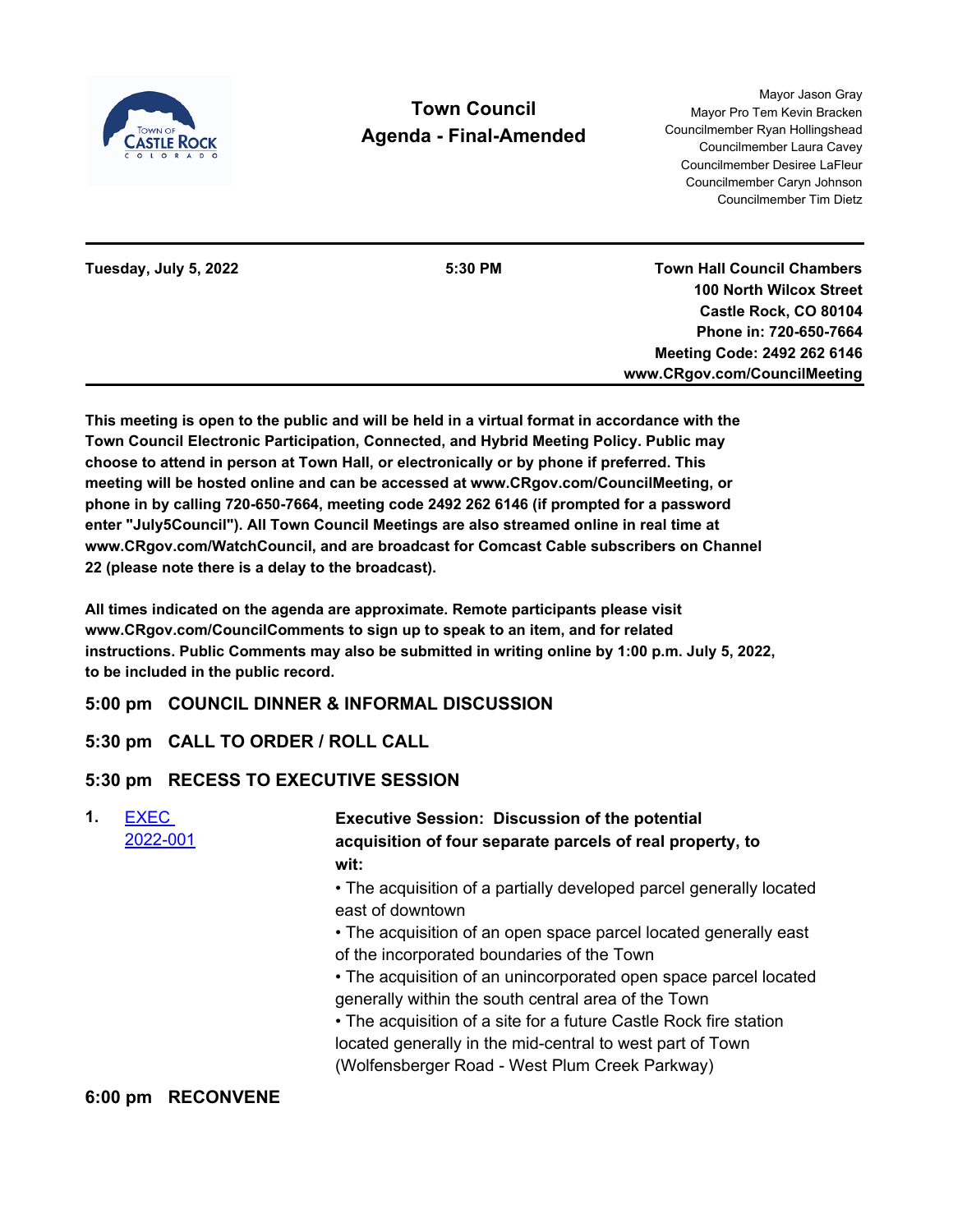#### **6:00 pm INVOCATION**

- **- PLEDGE OF ALLEGIANCE**
- **- COUNCIL COMMENTS**
- **2.** [ID 2022-069](http://castlerock-co.legistar.com/gateway.aspx?m=l&id=/matter.aspx?key=8587) **Superintendent Erin Kane, Douglas County School District**
- **3.** [ID 2022-075](http://castlerock-co.legistar.com/gateway.aspx?m=l&id=/matter.aspx?key=8595) **Commissioner Abe Laydon, Douglas County Homeless Initiatives**
- **4.** EXEC [2022-002](http://castlerock-co.legistar.com/gateway.aspx?m=l&id=/matter.aspx?key=8582) **Executive Session Report: July 5, 2022**
- **5.** PROC [2022-007](http://castlerock-co.legistar.com/gateway.aspx?m=l&id=/matter.aspx?key=8431) **Proclamation: Smart Irrigation Month** *[Town of Castle Rock, CO]* (For Presentation - Approved on June 21, 2022 by a vote 7-0)

#### **- UNSCHEDULED PUBLIC APPEARANCES**

*Reserved for members of the public to make a presentation to Council on items or issues that are not scheduled on the agenda. As a general practice, the Council will not discuss/debate these items, nor will Council make any decisions on items presented during this time, rather will refer the items to staff for follow up. Comments are limited to three (3) minutes per speaker. Time will be limited to 30 minutes. Residents will be given priority (in the order they signed up) to address Council, followed by non-residents representing Castle Rock businesses, then non-residents and businesses outside the Town of Castle Rock, as time permits. Remote participants please visit www.CRgov.com/CouncilComments to sign up to speak to an item, and for related instructions. Public Comments may also be submitted in writing online by 1:00 p.m. July 5, 2022, to be included in the public record.*

- **- TOWN MANAGER'S REPORT**
- **6.** [ID 2022-070](http://castlerock-co.legistar.com/gateway.aspx?m=l&id=/matter.aspx?key=8279) **Update: Calendar Reminders**
- **7.** [ID 2022-071](http://castlerock-co.legistar.com/gateway.aspx?m=l&id=/matter.aspx?key=8566) **Update: First Quarter Financial Review, Period Ending March 31, 2022**
- **8.** [ID 2022-072](http://castlerock-co.legistar.com/gateway.aspx?m=l&id=/matter.aspx?key=8307) **Development Services Project Updates**
- **9.** [ID 2022-073](http://castlerock-co.legistar.com/gateway.aspx?m=l&id=/matter.aspx?key=8545) **Update: Quasi-Judicial Projects**
- **- TOWN ATTORNEY'S REPORT**

#### **- ACCEPTANCE OF AGENDA**

*If there are no changes, additions or deletions to the agenda, a motion to accept the agenda as presented will be accepted.*

#### **- CONSENT CALENDAR**

*These items are generally routine in nature or have been previously reviewed by Town Council and will be voted on in a single motion without discussion. Any member of Town Council may remove an item from the Consent Calendar.*